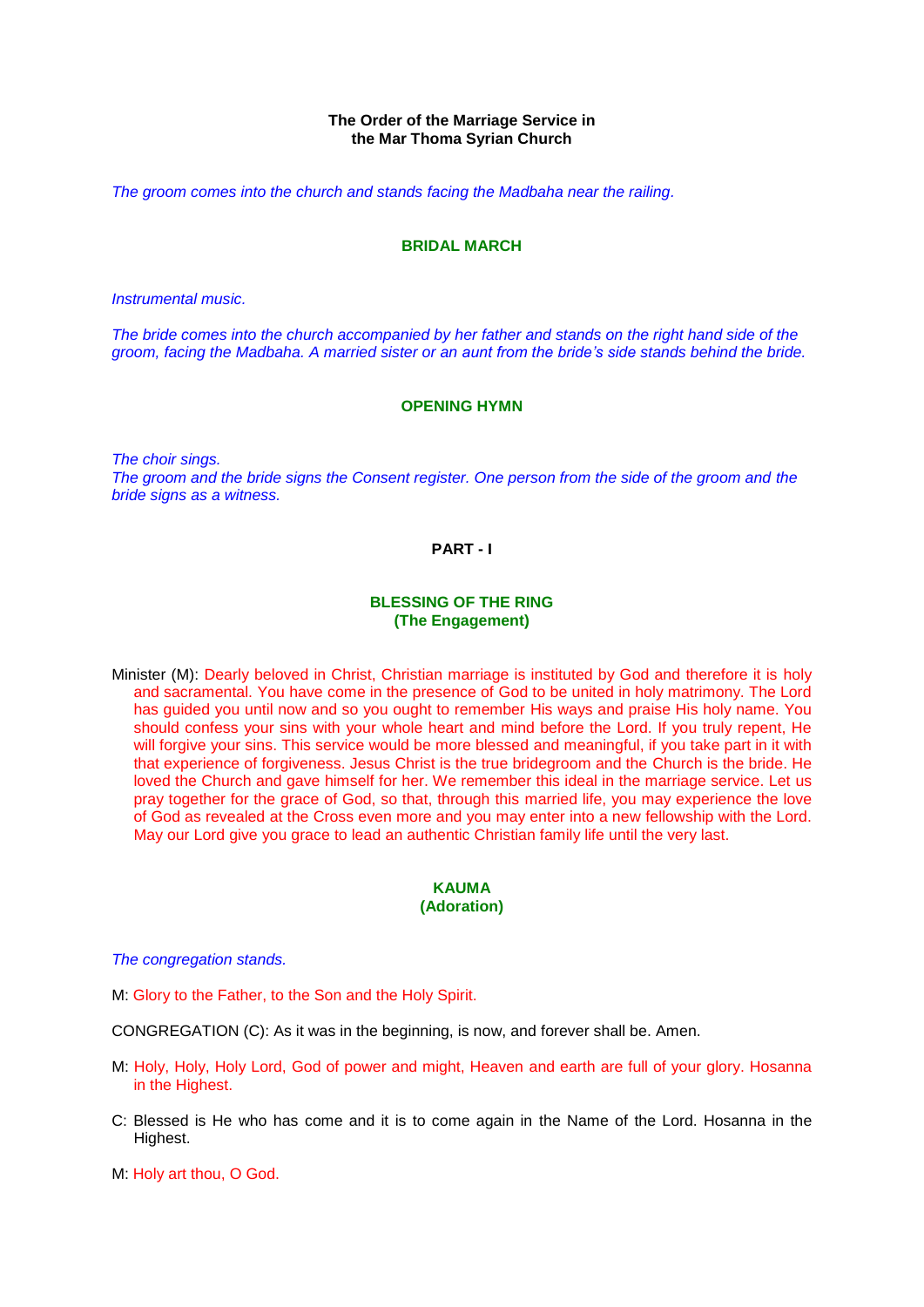C: Holy art thou, Almighty Lord.

M: Holy art thou, Immortal Lord.

C: O thou that wast crucified for us **†** have mercy on us. *(Thrice)*

*The groom, bride and the congregation make the sign of the cross.*

M: O Lord have mercy upon us.

C: O Lord have compassion and mercy upon us.

- M: O Lord accept our prayers and worship and have mercy upon us.
- C: Glory be to you, O God.
- M: Glory be to you, Creator of all.
- C: Glory be to you, our King the Messiah, for you have compassion on your sinful servants.

Our father in heaven, hallowed be your name. Your kingdom come. Your will be done on earth as in heaven. Give us today our daily bread. Forgive us our sins as we forgive those who sin against us. Lead us not into temptation but deliver us from the evil one. For the kingdom, the power and the glory are yours, now and forever. Amen.

M: O Lord, make us worthy of eternal joy in your presence. May our joy and happiness begin and end in you. Let our bodies and souls rejoice in you. Dispel our sorrows by your mercy and increase our virtues by your grace. Enrich our lives with your blessings and grant fulfilment to our bridegrooms and brides. Help us to rejoice with you in unfading joy with all the saints who have pleased you from the beginning, with the multitude of your holy ones and in the assembly of those whom you love. To you, O Father, Son and Holy Spirit, we offer praise and glory forever and ever.

C: Amen

*The congregation sits down.*

### **Chant**

- M: *Vanor bhoovasikaleyum Santhoshippicha Anandam aruliya deva*- *ennekkum sthothram. Karunakaranam massih-aye*- *thal sevakaraye Thirumun nilkkum koottathe*– *santhoshippikka. Rakshaka valamkai neetti thirunamathil njangal Pakshamai nalkum mothirangal-vazhtheedanamenee Mothirathal sabha massihai kai*- *velikai theernal Than Thirumeni thiruraktham*- *kaikondeedunnu. Pithruputhra vishudhalmavam*- *three yekan Vannyan Vanor bhoovasikal vanni*- *chaghoshi kkunnu.*
- M: O Lord our God, may your peace that reconciled heaven and earth, depth and height, unite (*name*) and (*name*) in the bond of marriage. O God - Father, Son and Holy Spirit - grant them perfect unity that they may love and accept each other with joy, all the days of their life.

C: Amen

DEACON (D): Stomen kalos (*Syriac meaning 'Let us stand and attend'*).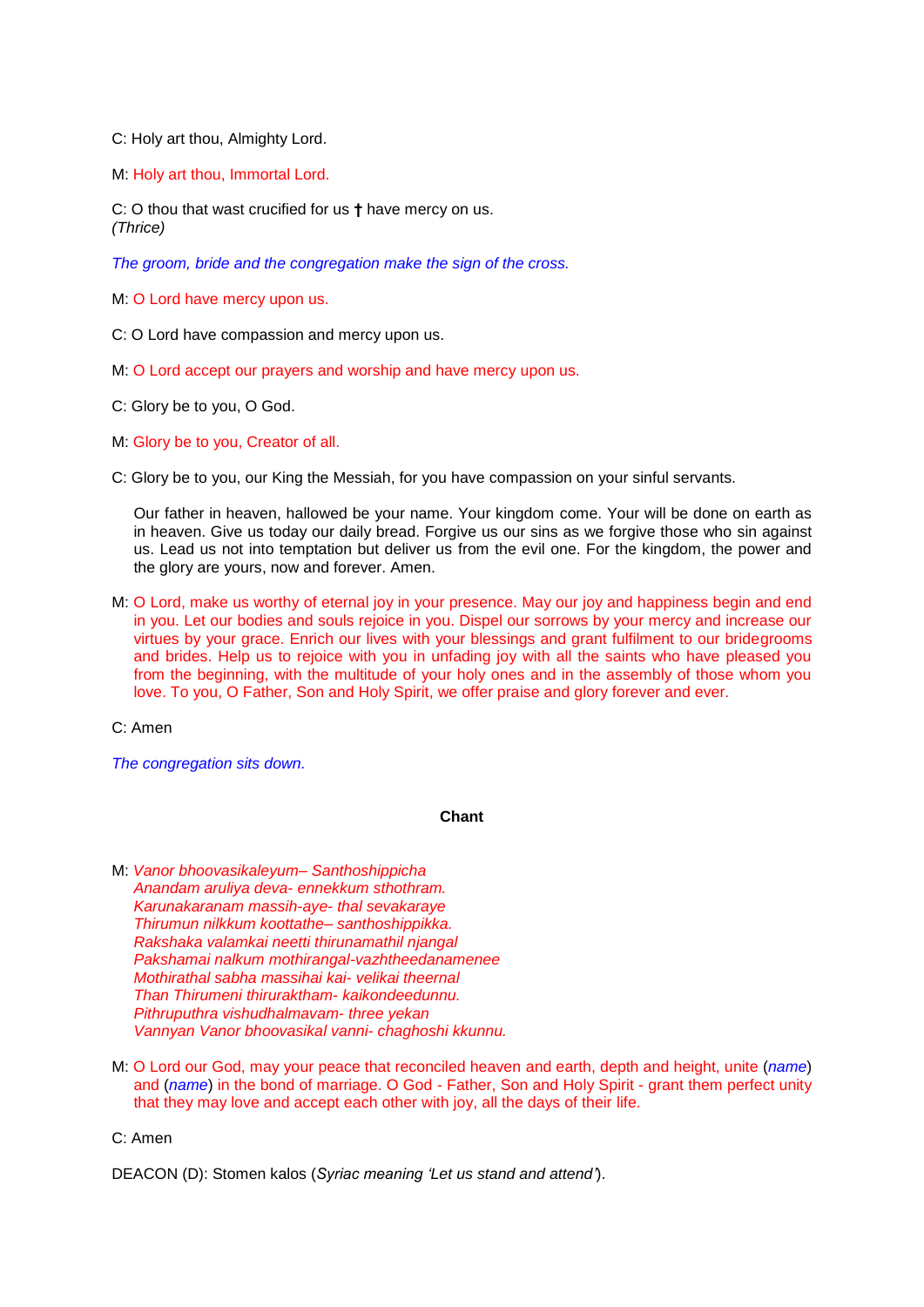C: Kurie eleison (*Greek meaning 'Lord have mercy'*).

# **PROMION (Preface)**

M: Let us pray to the Lord for His grace and mercy.

- C: Merciful Lord, have mercy and help us.
- M: Help us, O Lord, continually to offer to you praise, adoration, worship, thanksgiving and glory. O Lord Messiah, heavenly bridegroom, you have chosen the daughter of the Gentiles as your Church and cleansed her from all defilement and transgression by your innocent and holy blood. You offered yourself as the Bridegroom and betrothed yourself to the earth-born Church, having redeemed her from bondage to all unclean spirits and set her free from all debts and sins. As we bless the rings of these your servants, we acknowledge that you are worthy of praise, honour and worship, now and all the days of our life.
- C: Amen.

# **SEDRA (An array of prayers)**

- M: O Lord God, who are glorious beyond all human understanding, ever abundant in blessings and high above all evil, source of all divine grace and river of all goodness, you are the holy and eternal oil with which we are anointed, free from all suffering and death. You have ordained that, with the ring, the joy of men and women should be perfected and the happiness of those who are betrothed should be completed. Lord God, bless these rings which we your unworthy minister(s) joyfully bless. Lord, bless these rings, and with them turn what is accursed into O Lord, by your divine blessings bless these rings, even as you blessed the ring of your holy Church. May this bridegroom our son (*name*) and this bride our daughter (*name*), be filled and perfected in wisdom. Grant, O Lord, that by your grace their marriage may be free from all defilement and hateful things. Grant them abiding joy in this world and in the world to come. O Lord God, adorn them in every way throughout their life in this transitory world. May they be joyously drawn closer to your heavenly dwelling where all your angels and archangels rejoice ceaselessly. Lord, by your love, free this congregation from sin, hatred, defilement and error. May they be blessed and, standing in your presence, glorify and praise you, the Father, Son and Holy Spirit, now and forever.
- C: Amen.
- M: O true Bridegroom, You who choose pure and virgin souls for Your wedding, grant that (*name*) and (*name*) who have agreed to be joined in marriage and have accepted You as the mediator of their marriage through us Your humble servants who stand in Your presence, may spread the sweet fragrance of virtuous deeds. Enable them to cultivate true love, concord, peace and inseparable unity between them. Strengthen them to enable each other to maintain purity of body and spirit. Help them to offer to You and to the Father and the Holy Spirit, praise and glory, now and forever.
- C: Amen

*The Minister takes the rings.*

- M: Eternal praise be to God the Father, Son and Holy Spirit, who graciously and abundantly blesses these rings.
- C: Amen.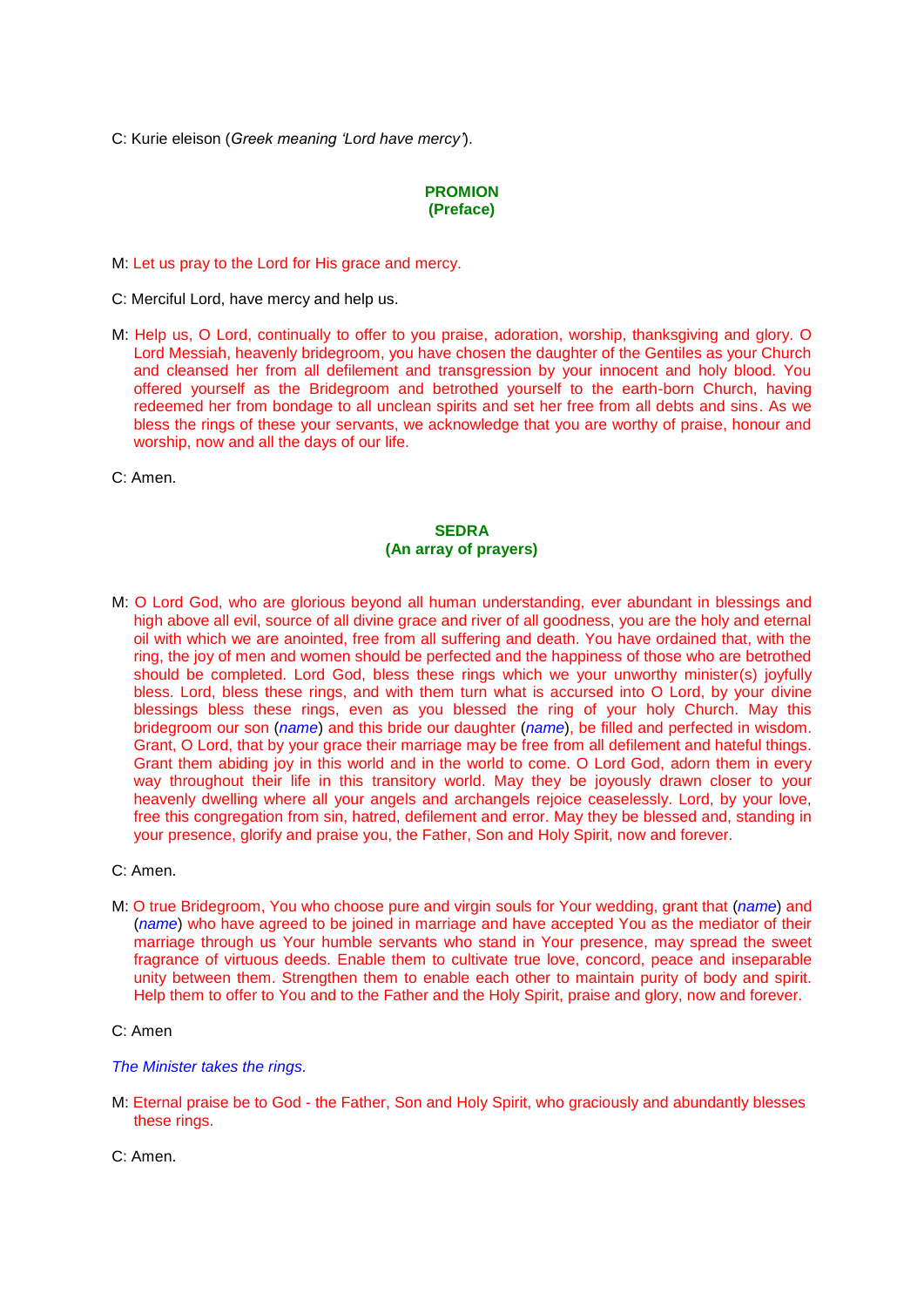M: These rings are blessed in the name of the Father **†** and of the Son **†** and of the Holy Spirit **†** for the fulfilment of the joy of the Children of the Holy Church. *Basmo dabo, udabero, wede ruho, hay quadish leolam olmeen* Amen.

C: Amen.

*The minister puts one of the rings on the fourth finger of the right hand of the groom.*

M: May our Lord Jesus Christ graciously stretch out His right hand to you. With this ring which is the token of your betrothal, may you obtain from Him grace, mercy and blessings. May blessings and goodness from the hand of Christ remain with you and protect you throughout your life.

Bridegroom and Congregation: Amen.

*The Minister puts the other ring on the fourth finger of the right hand of the bride.*

M: May our Lord Jesus Christ mystically stretch out His right hand to you. Accept this ring from the hand of this minister as from the hand of the holy apostles, as a sign of your betrothal. With peace and joy of body and spirit, may you offer praise and glory to Him, and to the Father and the Holy Spirit.

Bride and Congregation: Amen.

#### **Prayer for the Groom and the Bride**

M: May the Lord God, who through His Messiah fulfilled the joy of the holy Church, perfect with truth and goodness (*name*) and (*name*) who have come together to be married. May they receive heavenly blessings along with these rings. Clothe them with humility. Perfect their marriage with the rings of righteousness, as the marriage of Isaac and Rebecca was confirmed through gold ornaments. Cause the bridegroom to rejoice in his salvation and adorn the bride with treasures that do not grow old and perish. May God enable them always to maintain a good conscience, with gentleness more fragrant than roses. May God save them from the wicked and envious who pervert the human race and from the evil-minded who corrupt the purity of wedded life. May the Lord bestow upon them times of well-being and years of blessedness.

O Lord God, hear the prayers of us your weak and sinful servants who stand before your glorious presence, and grant to this couple happy days and the blessing of children. Enrich them with the wealth of virtuous deeds. Confirm them in true faith in you. Give them the grace to remain firm in that faith and to impart it to their children. Confer your goodness and benefits on all those who have come prepared for this marriage feast. Perfect the bridegroom and the bride with your victorious Cross. Shower your blessings upon us all, O God, the Father, Son and Holy Spirit, now and forever.

C: Amen

**Chant**

M: *Njanenuulla vaak dhatham Janakam pakkal ninnee-bhagyam Raja suthan enikkai nalkee Sarvam enikkai thanneedunnu. Ethinal avene vanni-kkunnen Vigraha bhakti cuhtti-chenne. Kashttam vanchakanam dhushtannu Rakshakenam yesoye sthothram. Yogyadha thannavanen bhagyam*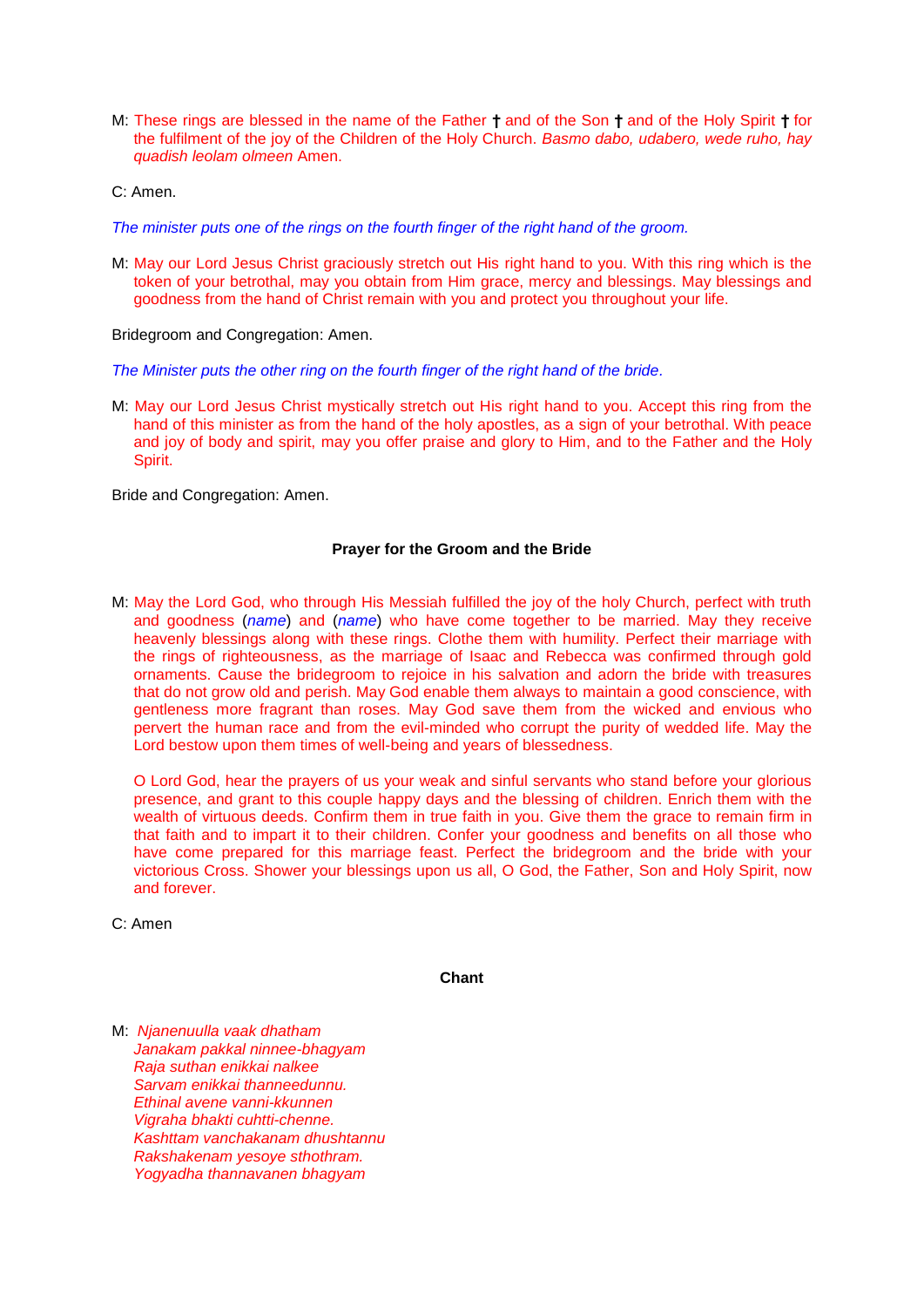*Snanathal visudha-tmente. Aayudhom yenne charthee thaan Mamsom raktham mothiramai Ittuthannan viralinmel Manavalan thaan suriya-noppam Manavattee pakalodu thulliyam Parimala vrikshatho-dangane Virunna sakalavum thuliyam.*

## **BLESSING**

M: You believers, who have come together to be witnesses of this sacrament, may the Lord bless you. May He reward your labors thirty, sixty and a hundredfold. May the Cross **†** of Christ remain with you day and night and ever protect you from the Evil One and his hosts.

C: Amen.

#### **SERMON**

#### **PART - II**

## **THE HOLY MATRIMONY**

#### **HYMN**

#### *The choir sings.*

M: Glory be to the Father and to the Son and to the Holy Spirit.

- C: Weak and sinful as we are, shower upon us your blessings and mercies, in this world and in the world to come, now and forever. Amen.
- M: O Lord, make us worthy of the everlasting marriage feast and of the imperishable bridal chamber. Invite us also to your eternal joys with those invited to the fellowship of that wedding feast. Grant that together with them and among them we may praise and glorify you, Father, Son and Holy Spirit, now and forever.

C: Amen.

### **Chant**

*The minister blesses the groom and bride with the sign of the cross.*

M: *Poorva vishudhare vazhthiya sarve-san Bahula matham than Kripayaal yevare † vazhthatte*

*The groom and the bride make the sign of the cross.*

- C: *Deva krupa cheyyaname nee*
- M: *Aadam hawah yennivare vazthiya sarve-san*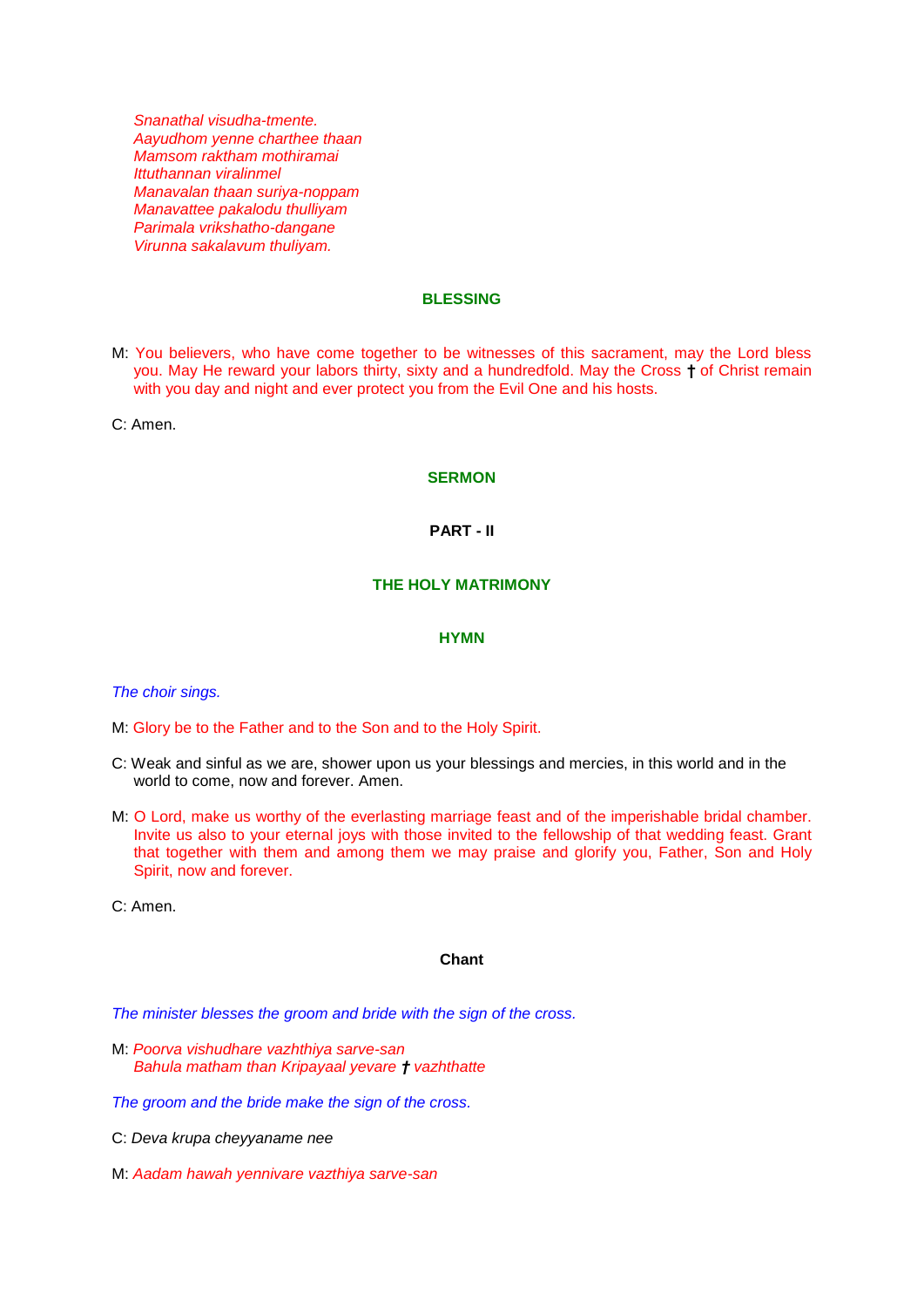*Bahula matham than Kripayaal yevare † vazhthatte*

*The groom and the bride make the sign of the cross.*

- C: *Deva krupa cheyyaname nee*
- M: *Abraa'm Sara yennivare vazthiya sarve-san Bahula matham than Kripayaal yevare † vazhthatte*

*The groom and the bride make the sign of the cross.*

- C: *Deva krupa cheyyaname nee*
- M: *Isahaak Rabukka yennivare vazthiya sarve-san Bahula matham than Kripayaal yevare † vazhthatte*

*The groom and the bride make the sign of the cross.*

- C: *Deva krupa cheyyaname nee*
- M: *Yakob Raahel yennivare vazthiya sarve-san Bahula matham than Kripayaal yevare † vazhthatte*

*The groom and the bride make the sign of the cross.*

- C: *Deva krupa cheyyaname nee*
- M: *Mezrenil Yowseppine yennivare vazthiya sarve-san Bahula matham than Kripayaal yevare † vazhthatte*

*The groom and the bride make the sign of the cross.*

- C: *Deva krupa cheyyaname nee*
- M: Lord, exalt with the plenitude of your gifts, these your children (*name*) and (*name*) who have been united together, and grant them joy. Fill them with joy in your divine status. Grant, O God - Father, Son and Holy Spirit – that they sing praises to you in joy and gladness, and rejoice eternally in your presence.
- C: Amen.

#### **Chant**

- M: *Karthane rajan nin balathil Santhoshikum Halleluyah-oo-halleluyah Thave rakshayil avane-ttam mothikkum*
- C: *Nanmayin anugraham munpidunnavane nee Halleluyah-oo-halleluyah Maanyamam mudithan sirassil chootunnu-Barekmor*

### **PROMION (Preface)**

M: Let us pray to the Lord for his grace and mercy.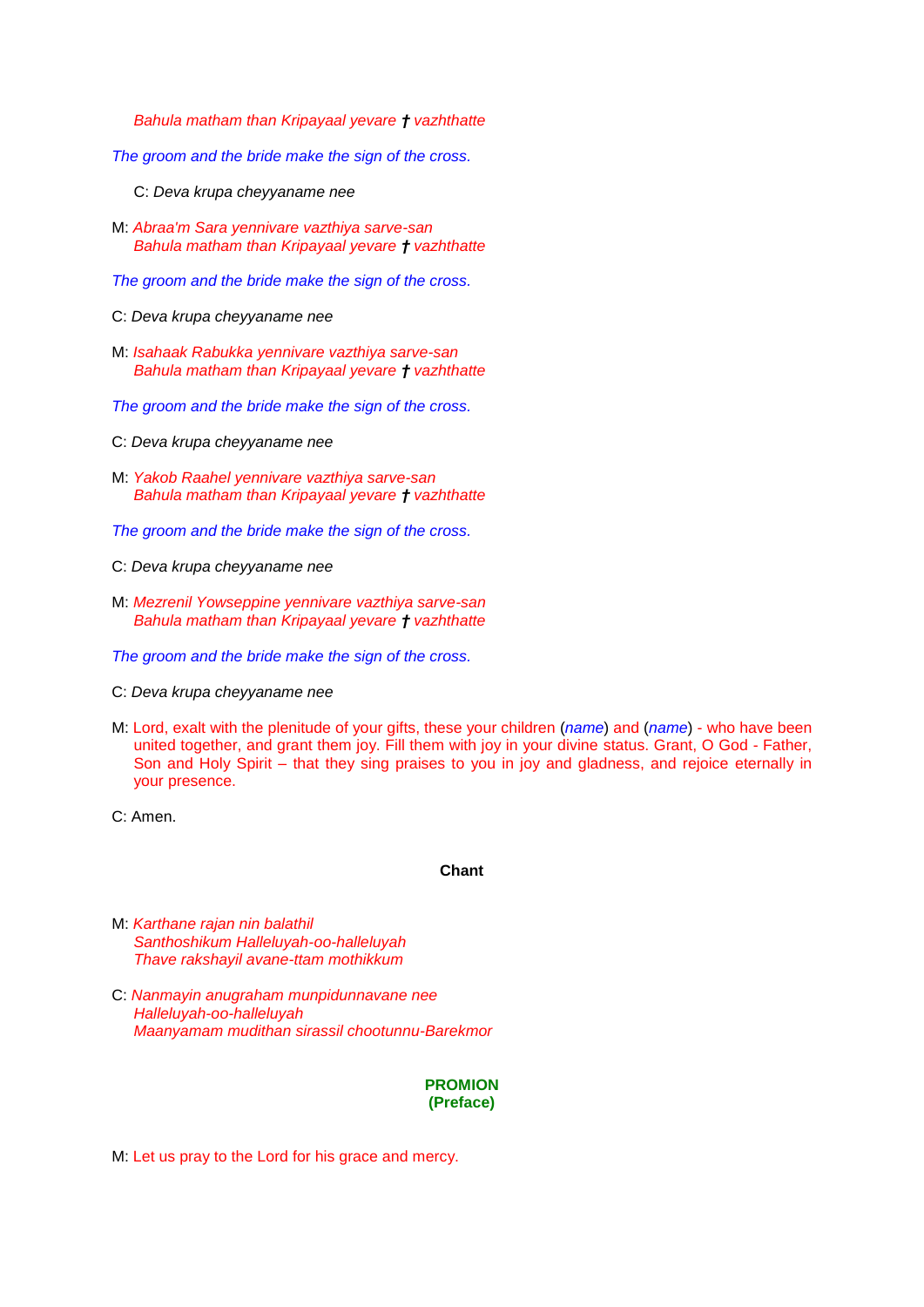- C: Merciful Lord, have mercy and help us.
- M: Help us, O Lord, continually to offer to you praise, adoration, worship, thanksgiving and glory. Praise to the eternal and self-existent One who is and who shall be the same from generation to generation, the eternal Word around whose throne the angels throng to offer worship and adoration, the glorious and exalted One who has graciously turned our race to him and the Holy One who freely gives crowns of joy to bridegroom and bride. As we bless the crowns of your servants, you are worthy of our praise, honour and worship, now and throughout our life.

C: Amen

# **SEDRA (An array of prayers)**

M: O Lord, you are glorified by all the heavenly hosts with fear and trembling; the glorious hosts shudder and tremble at your majesty. Yet out of your inexplicable mercy and inestimable grace you delight in the praise of us mortals. Bless your servants everywhere upon earth, all those who are subjects of your divine majesty, and especially those who have come here and sought protection under the merciful shadow of your gracious wings. Keep them in health and happiness that they may be perfect in all good works. Grant them the grace to run the straight race that leads to the Kingdom of Heaven, perfected in all spiritual gifts and enriched by the godly discipline of their bodies and souls. Enable them, O Lord, to love eternal life and keep them from the corruption of sin. Unite them and keep them at your side, free from the bondage of accursed Satan. Make them and us to be faithful workers in your vineyard and help us to observe your commandments with zeal and true devotion. Make us one in the company of your saints, loving one another, hating the evil one, and obedient to your divine majesty. Make us to rejoice in your heavenly Kingdom. We offer praise and glory to you, Father, Son and Holy Spirit because you are good and love mankind.

C: Amen

## **Chant**

M: *Jathiyin Puthri neeye sundari-bahu sundari Slemon rajan thiru sabha yam ninne varni-kkunnu The-n kattakal nin-adharam pozhikkunnu Angikal sugandhi-neesan kusumum pole Sundari sabhaye ninnil maalin yam ille-thume Msihahrajan than kurissa-l ninne katheedunnu Hallelluyah-oo-Hallelluyah-Barekmor Pithruputhra vishuthalmannu sthuthee-Hallelluyah Jathiyin Puthri neeye sundari-bahu sundari Akhilandhathil suryanu sadrisya nee yagunnu Ninte nettimel sleeba yin mudraa Vishudhamam nin vaya-sthothram pa-dunnu Thiru rakthathal ninnude chundellam chuvanna thatre Thava praja ra-ppakal sthothram sannidhiyil padeedunnu Hallelluyah-oo-Hallelluyah Naadha anugrahichhengale thunakkename*

D: From the Epistle of St. Paul to the Ephesians

C: Praise to you, O Lord of the Apostles. O Lord, grant us grace to discern your Word.

*The Deacon reads Ephesians 5:20-28*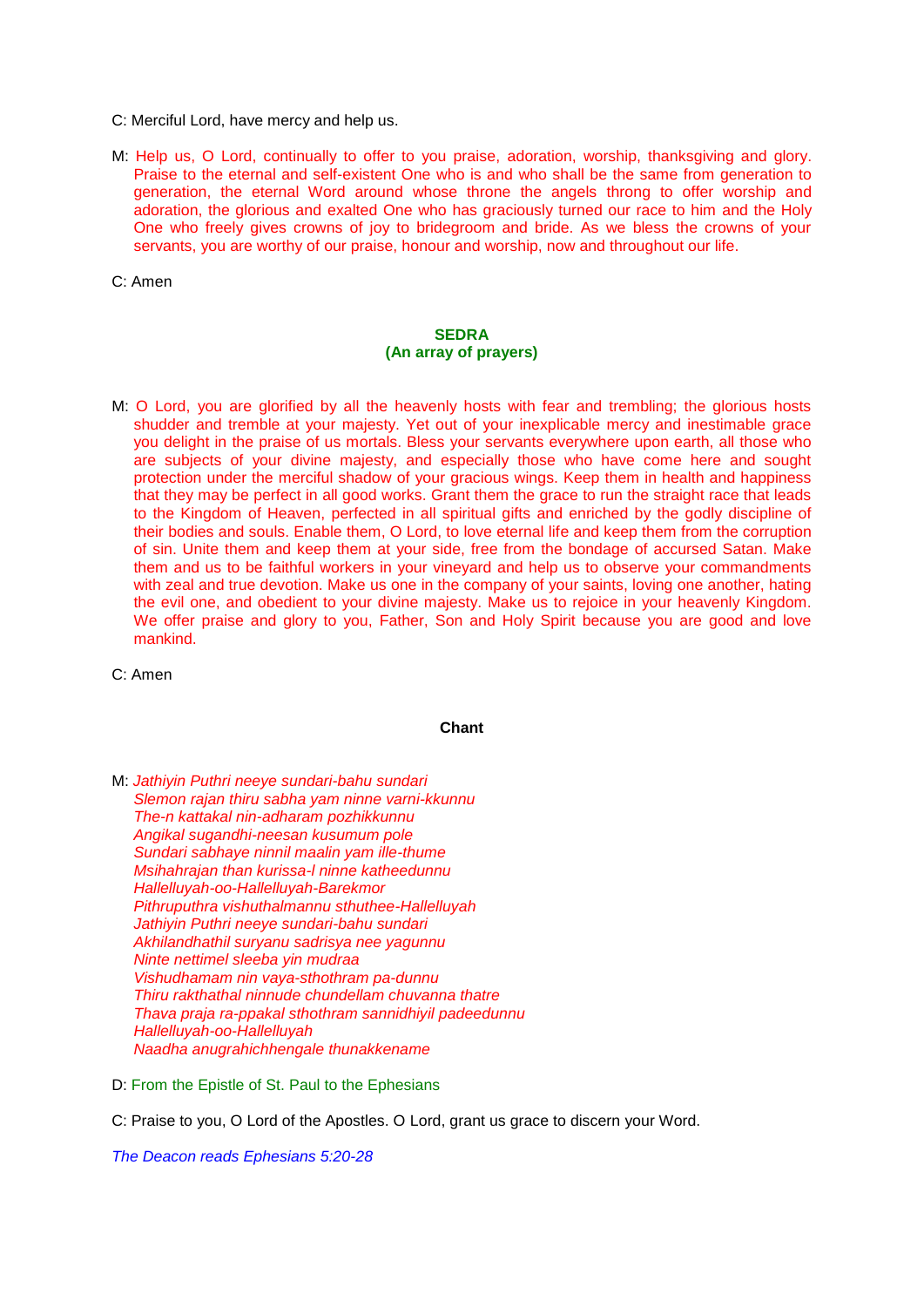- D: *Submit yourselves to one another because of your reverence for Christ. Wives, submit to your husbands as to the Lord. For a husband has authority over his wife just as Christ has authority over the Church; and Christ is himself the Saviour of the Church, his body. And so wives must submit completely to their husbands just as the Church submits itself to Christ. Husbands love your wives just as Christ loved the Church and gave his life for it. He did this to dedicate the Church to God by His Word, after making it clean by washing it in water. In order to present the Church to himself in all its beauty - pure and faultless, without spot or wrinkle or any other imperfection. Men ought to love their wives just as they love their own bodies. A man who loves his wife loves himself.*
- D: Brethren, Let us stand in silence and reverence and listen to the proclamation of the Living Word of God from the Gospel of our Lord Jesus Christ.

*Congregation stands.*

M: Peace be with you all **†**

*Congregation makes the sign of the cross.*

- C: May the Lord make us all worthy to listen to His Word.
- M: The Holy Gospel of our Lord Jesus Christ, which proclaims life and salvation to the world, as recorded by Apostle Matthew.
- C: Blessed is He that has come and will come again. Praise to the Father who sent Him for our salvation. May His blessings be ever upon us.
- M: In the days of Jesus the Christ, our Lord and Saviour, God incarnate of the Blessed Virgin Mary, He taught in this manner.
- C: So we believe and affirm.

*The minster joins the right hand of the groom and the bride for the reading of the Gospel.*

*The Minister reads St. Matthew 19:1-6*

- M: *When Jesus finished saying these things, He left Galilee and went to the territory of Judea on the other side of the River Jordan. Large crowds followed Him, and He healed them there. Some Pharisees came to Him and tried to trap Him by asking, "Does our Law allow a man to divorce his wife for whatever reason he wishes?"Jesus answered, "Haven't you read the scripture that says that in the beginning the Creator made people male and female? And God said, "For this reason a man will leave his father and mother and unite with his wife. And the two will become one. So they are no longer two, but one. Man must not separate then, what God has joined together."*
- M: Peace be with you all **†**

*The groom, bride and the congregation make the sign of the cross.*

C: And also with you.

*The congregation sits down.*

*The Minister blesses the Crowns.*

M: These Crowns and the heads that are crowned are blessed and perfected in the name of the Father **†** and of the Son **†** and of the Holy Spirit **†**

*The Minister elevates the Crown three times over the head of the groom.*

M: *Vaanil ninooru makudam*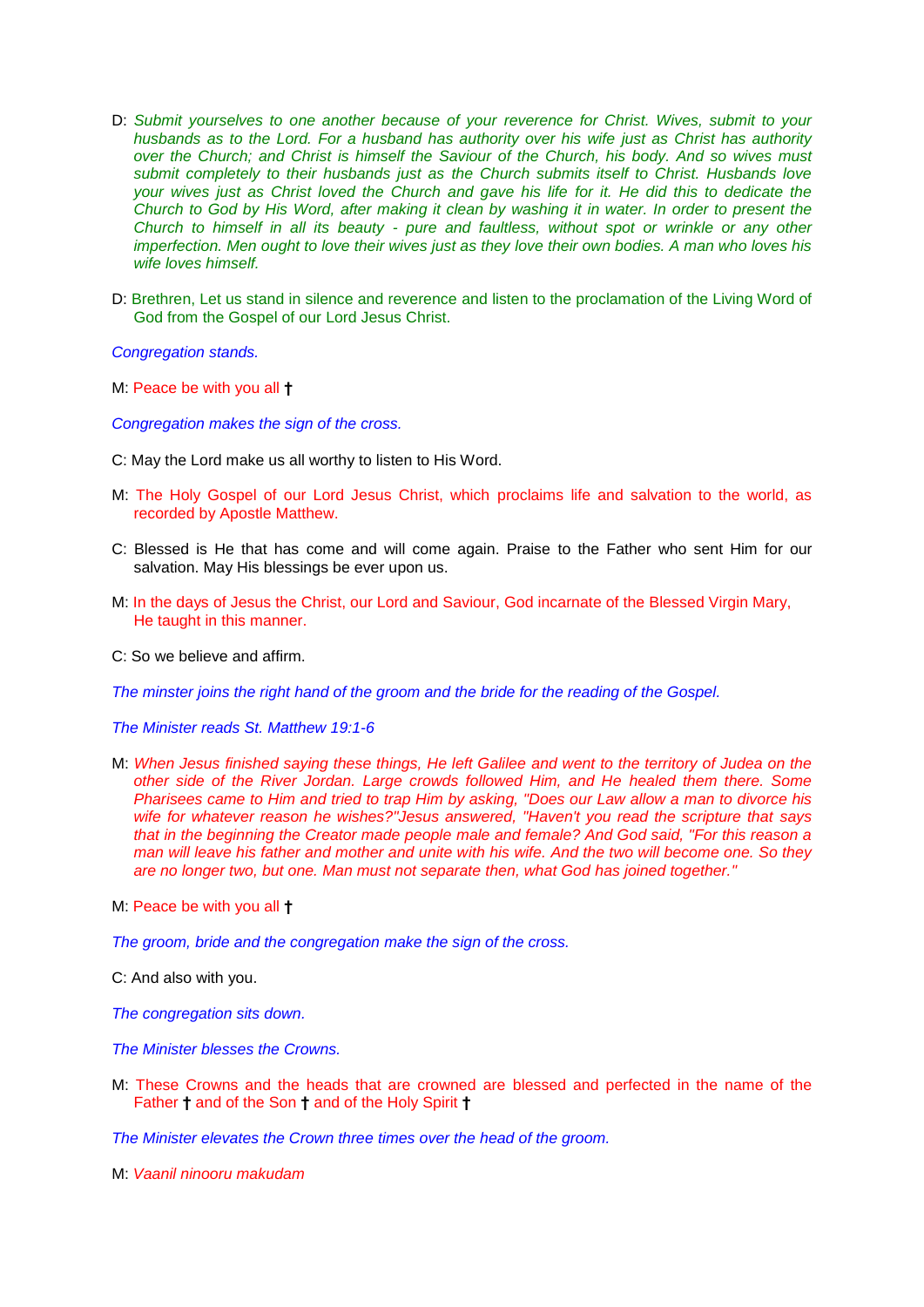*Karthanil ninni-ngerangi Manavalan sirassinmel Kahana choottee dunnu (3)*

- C: *Nadha karunnyathaal Kahanenmar semsa-nen maar Dhambathi kaleyum-mudiyal Manavarayil-santhoshi-ppikka*
- M: *Vaanil ninooru makudam Karthanil ninni-ngerangi Manavalan sirassinmel Kahana choottee dunnu (3)*
- C: *Anugra ham niranjo-ru valankai Evarmel ava-ippichu Dampathikaleyum-sirassin Mudiyeyum vazhthee-daname.*

*The Minister places the Crown on the groom's head.*

M: May the Lord adorn you with the crown of righteousness. May the Lord arm you against all the powers of the enemy.

C: Amen.

*The Minister elevates the Crown three times over the head of the bride.*

- M: *Vaanil ninooru makudam Karlhanil ninni-ngerangi Manavattisirassinmel Kahana choottee dunnu (3)*
- C: *Nadha karunnyathaal Kahanenmar semsa-nen maar Dhambathi kaleyum-mudiyal Manavarayil-santhoshi-ppikka*
- M: *Vaanil ninooru makudam Karlhanil ninni-ngerangi Manavattisirassinmel Kahana choottee dunnu (3)*
- C: *Rakshakan neethiyin mudiye Ningalkai mudanjee-datte Pithru puthra vishudhalmannu Sthothram paadiduvin*
- M: *Vaanil ninooru makudam Karlhanil ninni-ngerangi Manavattisirassinmel Kahana choottee dunnu (3)*

*The minister places the Crown on the bride's head.*

M: May the Lord crown you with the crown of righteousness and with desirable and imperishable adornment. May you rejoice all your life offering praise to the Father, the Son and the Holy Spirit.

C: Amen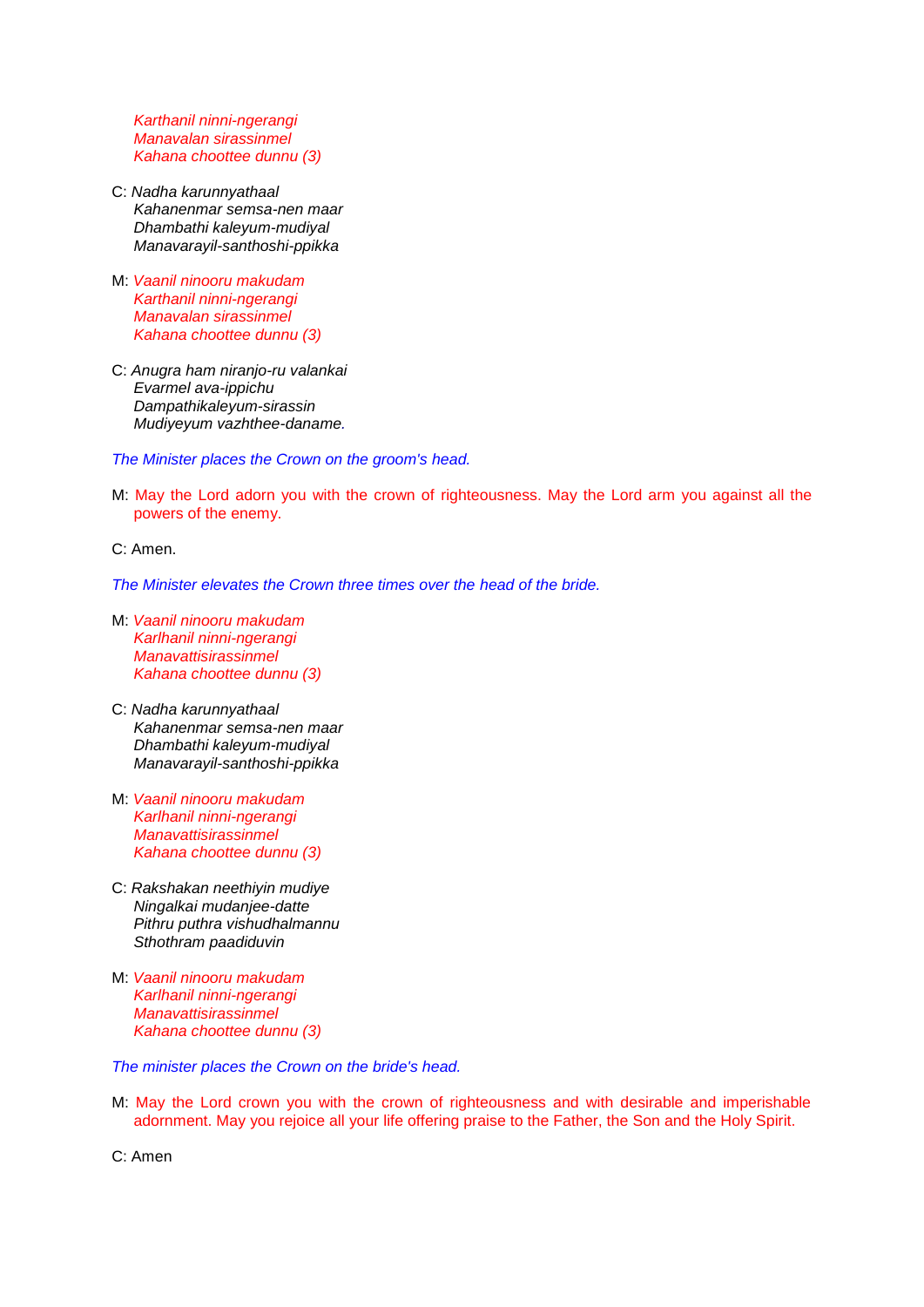*The minister blesses the bridegroom and the bride.*

M: May the Lord, who delights in human life, be pleased with your lives and bless your union. May Christ our heavenly bridegroom seal your marriage with the true seal of His love. As Christ rejoices in His Church may you rejoice in each other. May the right hand of blessing be on you and protect you from all troubles. May the angel of peace be with you and keep you from all jealousies that lead to destruction. May He takeaway all sorrows from you and fill you with joy in each other. As Abraham rejoiced in Isaac, Isaac in Jacob, and Jacob in Joseph, may the Lord bless you with righteous children so that you may rejoice in them. May the blessing that God gave to Abraham, Isaac and Jacob dwell with you. May God grant you dew from heaven and all the good things that the earth produces. May the blessing by which Jacob blessed his son Joseph be upon you. May the blessing promised to those who love the Lord and please His holy will be upon you and upon the crowns placed on your heads by the priest's hands. Let the nations rejoice and sing praises, for the Lord's name has been invoked upon you. May God enrich you with all prosperity, wealth and blessings. May He forgive all your sins. May you also inherit the kingdom of Heaven like the thief on the cross. May the Most High God who descended on Mount Sinai to make a covenant with the bride He had called out of Egypt, bless you and this congregation. Let us offer praises to the Lord of heaven and earth, now and forever more.

# C: Amen

*The groom then stands behind the bride. The minister places the Minnu with the strand on the bride's neck and the groom ties the strand. The groom ties the strand by placing the edge of the right strand on the top of the edge of the left strand. He then takes the right strand edge under the left strand and brings it back up. The edge of the right strand is once again placed over the edge of the left strand and then is taken under the left strand to form the knot.*

*The groom drapes the Mantrakodi (wedding saree) over the bride's head.* 

*The married sister or the aunt from the bride's side who stood behind the bride now goes back to the pew. A married sister or an aunt from the groom's side then comes and stands behind the bride.* 

*During this time the following is chanted:*

M: *Yeden thottathin udaya vane Yenne velkkuvan vannavan nee. Elam kattathu kondu po-ka Ullasam yenikavi deyunde Karthane yenne velikai nee Nizchaicha manaav-ttiyay jaan Vishudhanam sathya manavala Karuna chaikennil saranam neeye Kurusinal koduthen sthreedhanavum Kashtta paa-dal swathandrathayum Yenmana vara unnathathil Nin vaka yai vi/ichenne nee Kallanmar yente soundaryathe Kollachaivan mo-hichethirthu Thiru snehathal methichavare Adimayi! ninnu jan swathandra yai.*

*The groom comes back to his earlier place next to the bride.*

*De-va sudane valamkai neeti Vaztheedaname nee* **†** (*The groom and bride make the sign of the cross.*) *Manavallaneyum manavattyeyum*Sirasin *mudi ye-yum nee Vazhtuka nadha dambathikaleyum* **†** (*The groom and bride make the sign of the cross.*) *Avaravarna-mathil nee Vazthuka evarinjeevethakalam Velivin lake-nee*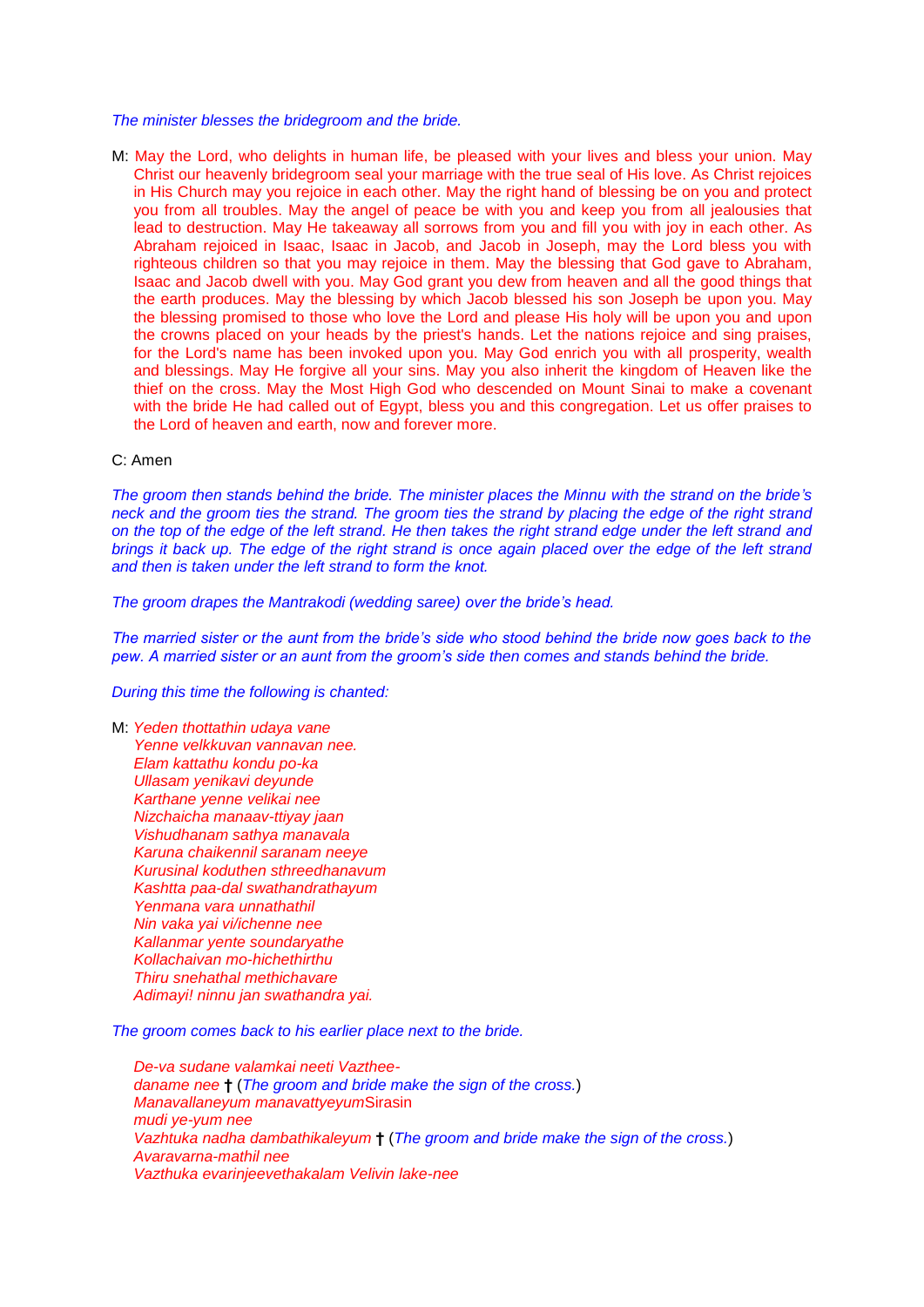*Eeninjanavum yenna nekkum Vazthappedenam* **†** (*The groom and bride make the sign of the cross.*) *Vaztheedaname nee yehapa lake Vazhvalivare-nee Vazhteeduka* **†** (*The groom and bride make the sign of the cross.*) *nin adiyar vaikalin Stuthiyenadha nee Vazhtheeduka veennkalal nine Vandanam chaithee-duvan*

### **HOOTHAMA (Concluding prayer)**

M: Dearly beloved, we have a custom received from our Holy Fathers and entrusted to us by our revered predecessors of exhorting the believers as we are all assembled in the House of God. We must firmly bid (*name*) and (*name*) standing before us that they should be diligent in truth and justice and zealous in all good works.

Now, dear (*name*) and (*name*) remember that you stand before God's Holy Altar, before the throne of our Lord Jesus Christ and his Holy Table, before the Cross, before the Holy Gospel, before the congregation, and in the presence of God who knows the thoughts of every heart. From this time onwards we have united you to each other. May God be the Judge between you and me. I shall be free from blame for anything you do contrary to the divine law.

May God's mercy and blessing be upon the priests, the deacons, the believers, the bridegroom and the bride, the guests and the hosts. May the right hand of our Lord Jesus Christ be upon us all forever.

C: Amen.

# **EXHORTATION TO ALL**

- M: Once again, believers know that this commandment is to you all, that each husband among you should always keep in mind the right relationship he owes his wife. For she has left all her kindred to join her husband. Therefore he must love and cherish her. He must clothe her even if he has to go naked, feed her even if he has to go hungry, and give her to drink even if he is thirsty. Each wife also must behave towards her husband in the same manner as he does towards her and honour him accordingly. She must treat him with love and affection in all things. May the grace of our Lord Jesus Christ be upon you forever.
- C: Amen.

# **EXHORTATION TO COUPLE**

M: Dear (*name*) and (*name*), God has united you as husband and wife from this day. You are no longer two but one. Christian family life is a great privilege and a big responsibility. So love one another, respect each other, be tolerant, be forgiving, hate evil, hold on to all that is good, be patient in tribulation, be constant in family prayer, be diligent in studying the Word of God, practice charity and hospitality, do always what is noble in the sight of all, be active participants in corporate worship and regular partakers of Holy Communion.

Remember that you are stewards of God in wealth, time and talents. Therefore set apart a portion of your income for the needy and the poor and for the Mission of the Church. When you are blessed with children, nurture them with the love of God. May God help you to rejoice in such a blessed Christian family life.